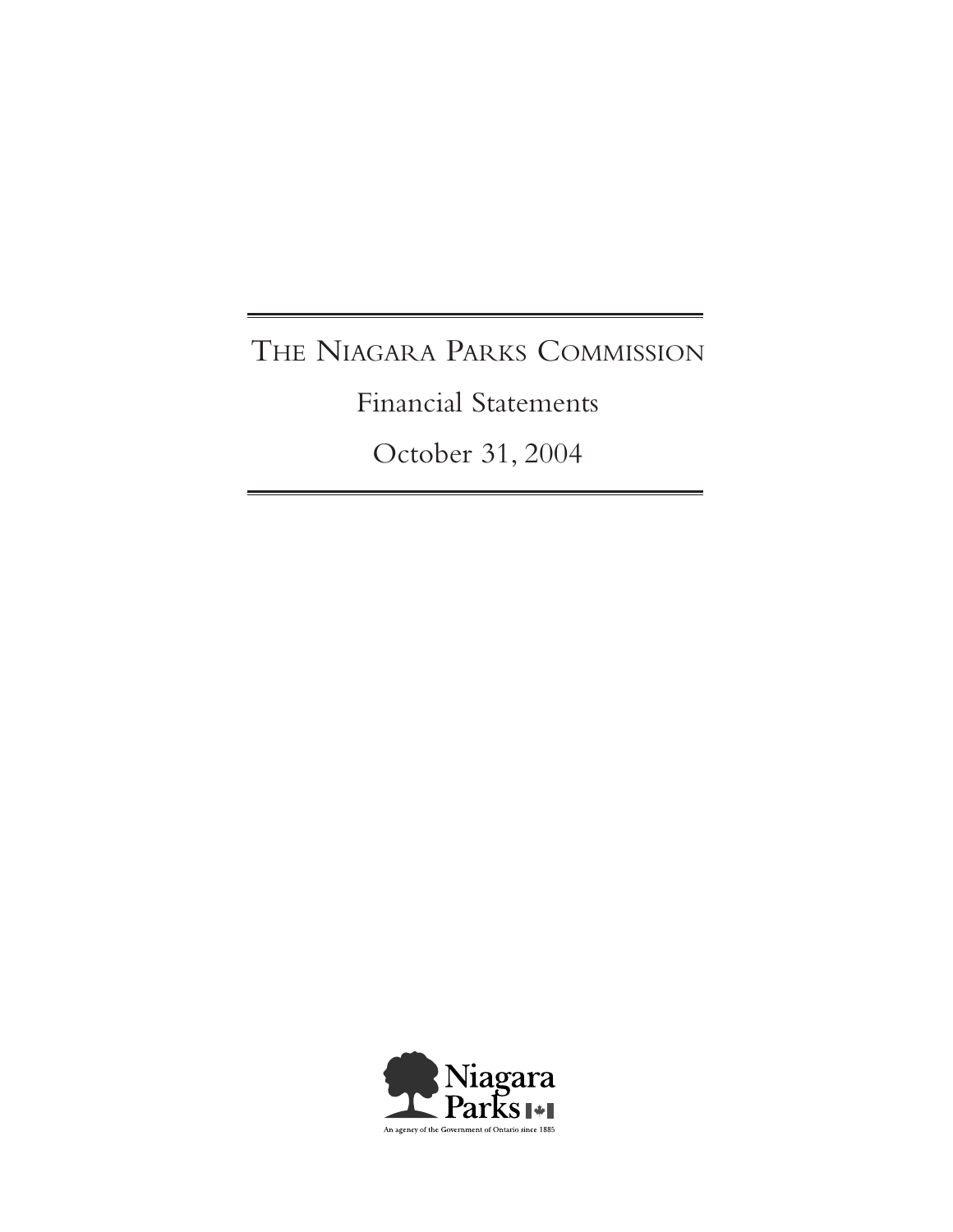# **Table of Contents**

| Statement of Equity  Statement 2 3 |  |
|------------------------------------|--|
|                                    |  |
|                                    |  |
|                                    |  |
|                                    |  |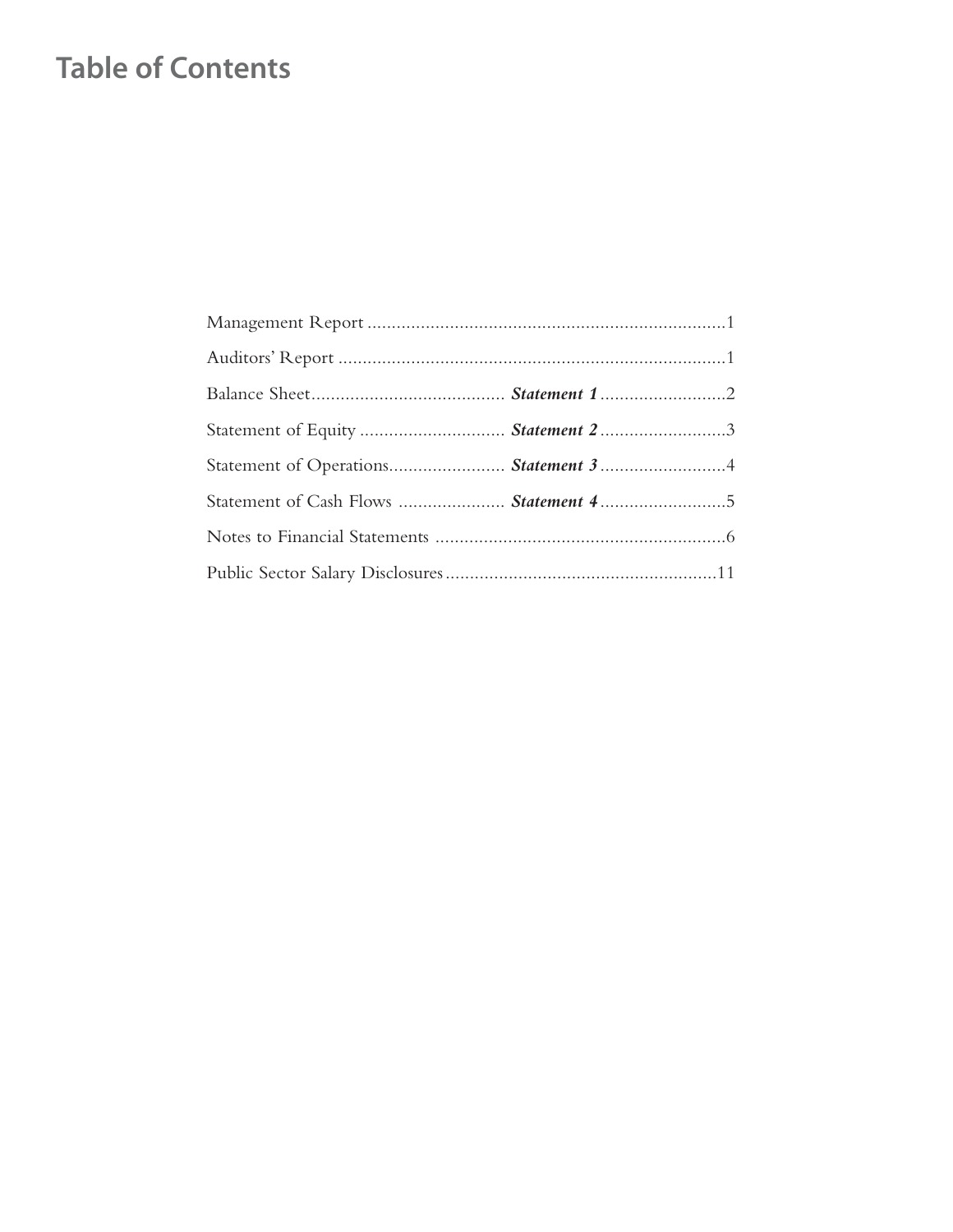# **The Niagara Parks Commission**

# MANAGEMENT REPORT

The accompanying financial statements are the responsibility of the management of The Niagara Parks Commission.

These financial statements have been prepared by management in accordance with Canadian generally accepted accounting policies. Financial statements are not precise since they include certain amounts based on estimates and judgements.Management has determined such amounts on a reasonable basis in order to ensure that the financial statements are presented fairly, in all material respects.

The Commission maintains a system of internal accounting and administrative control that is designed to provide reasonable assurance the financial information is relevant, reliable and accurate and that the Commission's assets are properly accounted for and adequately safeguarded.

The Commission is responsible for ensuring that management fulfills its responsibilities for financial reporting and is ultimately responsible for reviewing and approving the financial statements.

The Commission meets periodically with management to discuss internal controls over the financial reporting process, auditing matters and financial reporting issues, and to satisfy itself that each party is properly discharging its responsibilities.

The financial statements have been audited by Crawford, Smith and Swallow Chartered Accountants LLP, the external auditors, in accordance with Canadian generally accepted auditing standards on behalf of the Commission, the Minister of Tourism and Recreation and the Auditor General. Crawford, Smith and Swallow Chartered Accountants LLP has full and free access to the Commission.

John A. M. Kernahan General Manager December 17, 2004

negal

Neil McDougall, CMA Senior Director, Corporate Services December 17, 2004

# AUDITORS' REPORT

## *ToThe Niagara Parks Commission, the Minister of Tourism and Recreation and the Auditor General*

Pursuant to the Niagara Parks Act which provides that The Niagara Parks Commission, an agency of the Crown, shall be audited by the Auditor General or an auditor designated by the Lieutenant Governor in Council, we have audited the balance sheet of The Niagara Parks Commission as at October 31, 2004 and the statements of operations, equity and cash flows for the year then ended. These financial statements are the responsibility of management. Our responsibility is to express an opinion on these financial statements based on our audit.

We conducted our audit in accordance with Canadian generally accepted auditing standards.Those standards require that we plan and perform an audit to obtain reasonable assurance whether the financial statements are free of material misstatement. An audit includes examining, on a test basis, evidence supporting the amounts and disclosures in the financial statements. An audit also includes assessing the accounting principles used and significant estimates made by management, as well as evaluating the overall financial statement presentation.

In our opinion, these financial statements present fairly, in all material respects, the financial position of the Commission as at October 31, 2004 and the results of its operations and its cash flows for the year then ended in accordance with Canadian generally accepted accounting principles.

Crowfor, ant Ducent

Crawford, Smith and Swallow Chartered Accountants LLP December 17, 2004, Niagara Falls, Ontario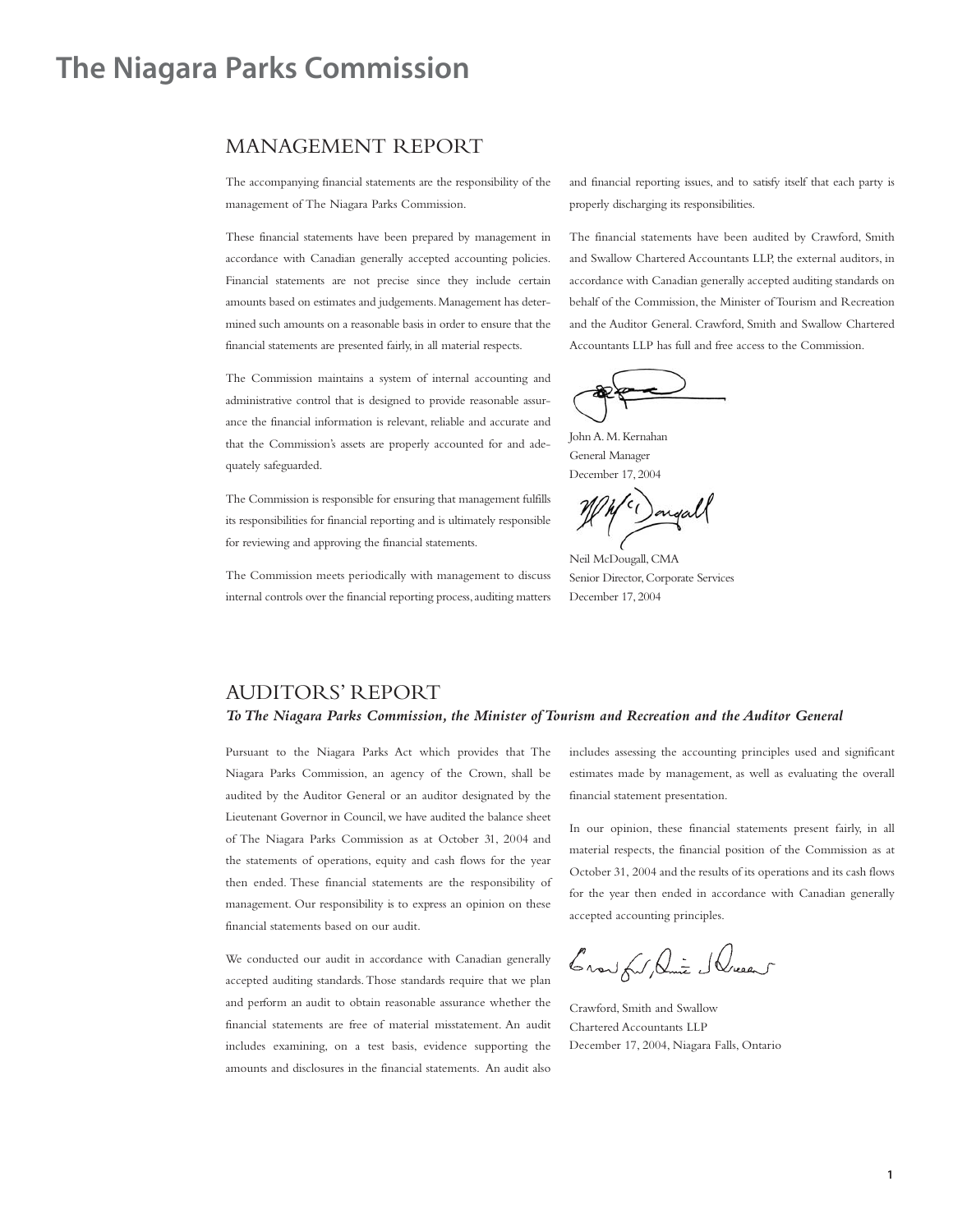# STATEMENT 1

|                                |         | (In thousands of dollars) |
|--------------------------------|---------|---------------------------|
| <b>Assets</b>                  | 2004    | 2003                      |
|                                | \$      | \$                        |
| <b>Current Assets</b>          |         |                           |
| Cash                           | 890     | 1,589                     |
| Accounts receivable            | 2,150   | 2,755                     |
| Inventories                    |         |                           |
| Saleable merchandise           | 4,202   | 4,965                     |
| Maintenance and other supplies | 1,085   | 1,326                     |
| Prepaid expenses               | 604     | 339                       |
|                                | 8,931   | 10,974                    |
| Fixed Assets - note 2          | 128,990 | 134,326                   |
|                                | 137,921 | 145,300                   |

## **Liabilities and Equity**

|                                        | 137,921 | 145,300 |
|----------------------------------------|---------|---------|
| Equity - Statement 2                   | 126,817 | 123,019 |
| <b>Contingencies</b> - note 10         |         |         |
| <b>Commitments</b> - note 9            |         |         |
| Post-Employment Benefits - note 5      | 2,976   | 2,931   |
| Long-Term Financing - note 4           | 64      | 45      |
|                                        | 8,064   | 19,305  |
| Current portion of long-term financing | 86      | 59      |
| Accrued payroll                        | 1,579   | 1,946   |
| Accounts payable                       | 4,349   | 4,300   |
| Bank loan                              |         | 13,000  |
| Bank overdraft - note 3                | 2,050   |         |
| <b>Current Liabilities</b>             |         |         |

see accompanying notes

Signed on behalf of the Commission:

 $\bigwedge \bigwedge$  Chairman Commissioner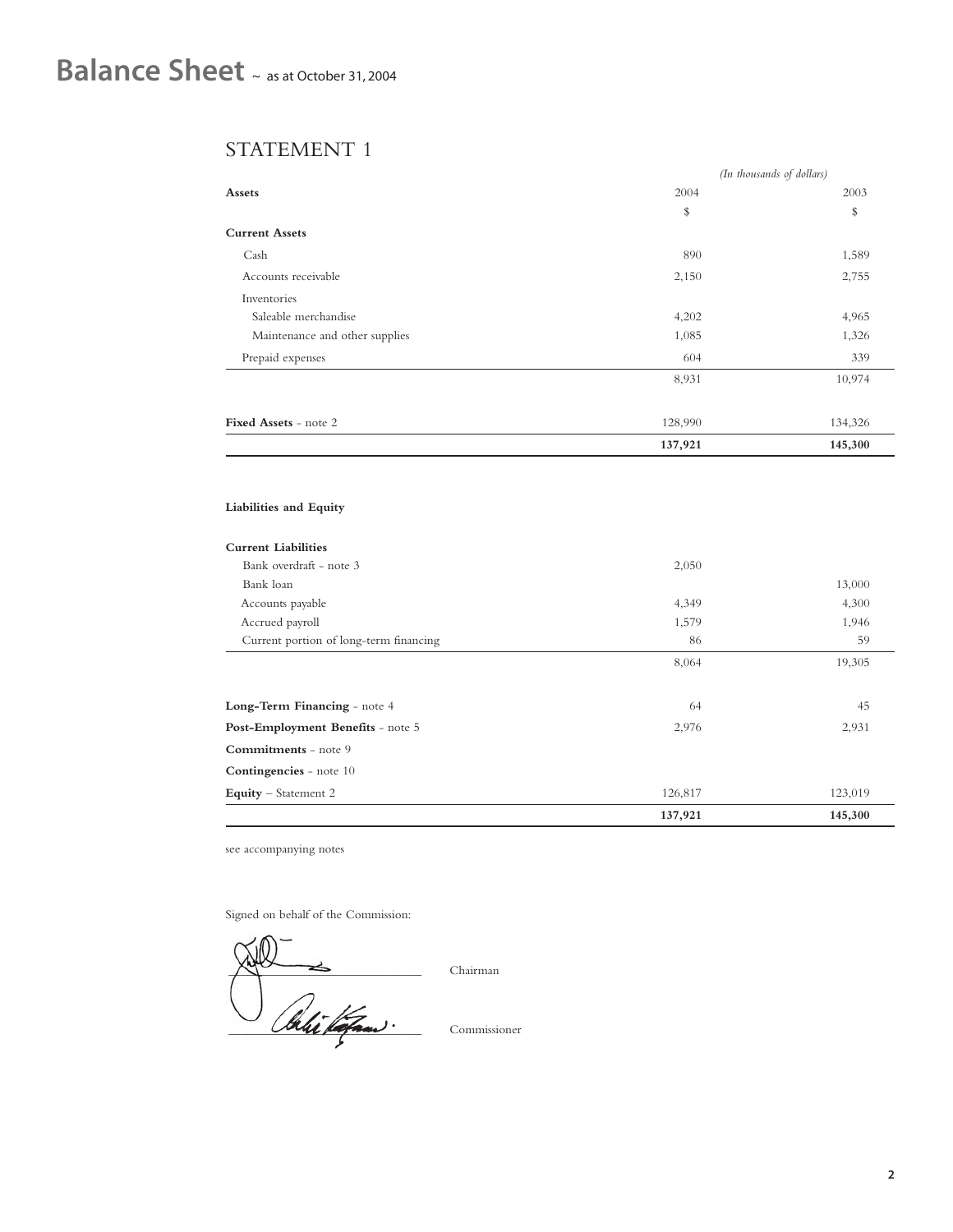# Statement of Equity ~ for the year ended October 31, 2004

# STATEMENT 2

|                                                     |         | (In thousands of dollars) |
|-----------------------------------------------------|---------|---------------------------|
|                                                     | 2004    | 2003                      |
|                                                     | \$      | \$                        |
| Equity, Beginning of Year                           | 123,019 | 132,015                   |
| <b>Net Income (Loss) for the Year</b> - Statement 3 | 3,798   | (8,996)                   |
| Equity, End of Year                                 | 126,817 | 123,019                   |

see accompanying notes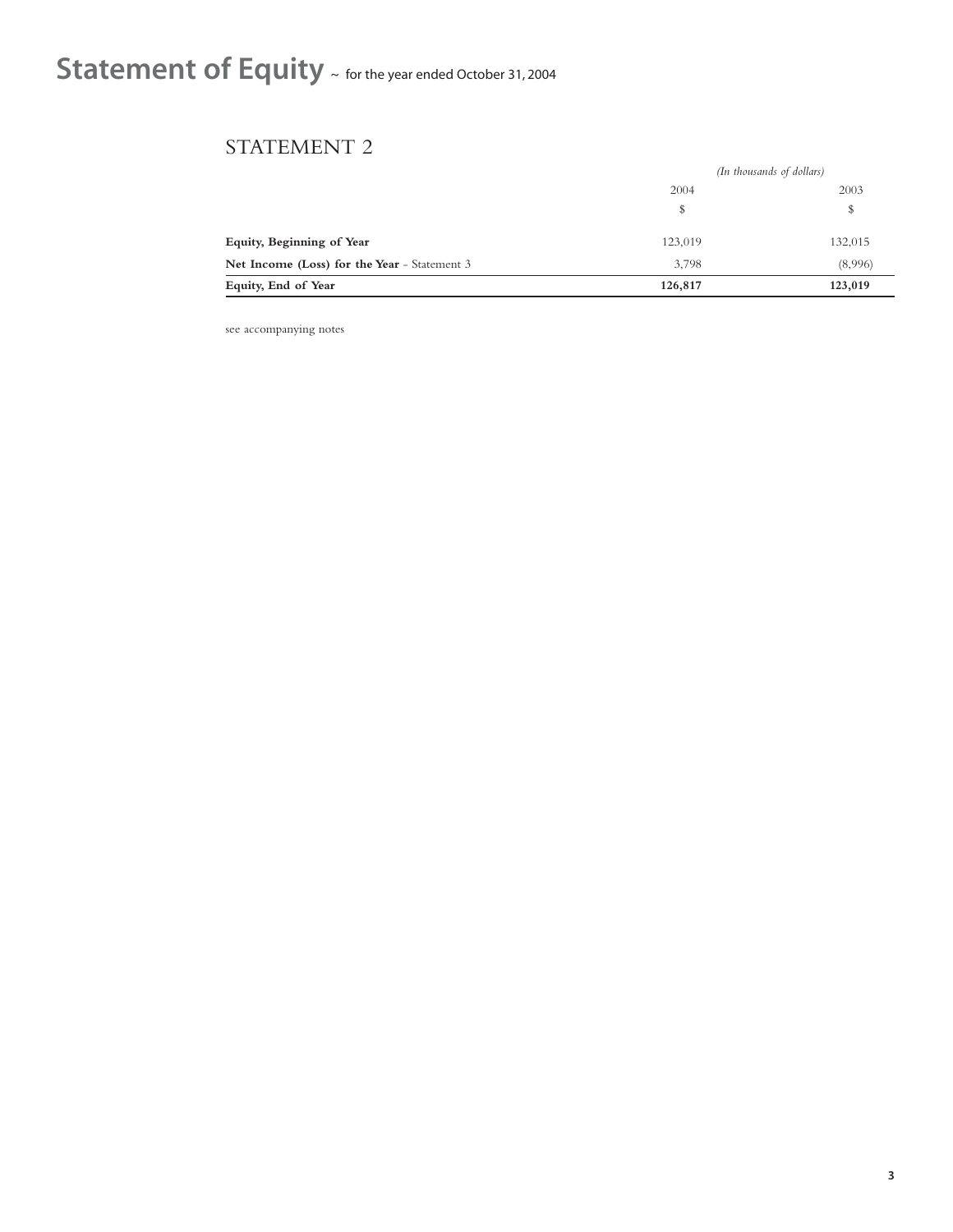# Statement of Operations  $\sim$  for the year ended October 31, 2004

# STATEMENT 3

|                                               |         | (In thousands of dollars) |
|-----------------------------------------------|---------|---------------------------|
|                                               | 2004    | 2003                      |
|                                               | \$      | \$                        |
| Income                                        |         |                           |
| Gift shops, restaurants and attractions       | 69,397  | 57,796                    |
| Land rent                                     | 5,659   | 5,572                     |
| Commissions, rentals and fees                 | 2,765   | 2,078                     |
| Premium on United States funds - net          | 460     | 396                       |
| Gain (loss) on disposal of fixed assets - net | (1,979) | 22                        |
| Sundry income                                 | 51      | 28                        |
|                                               | 76,353  | 65,892                    |
| <b>Expenses</b>                               |         |                           |
| Gift shops, restaurants and attractions       |         |                           |
| Cost of goods sold                            | 13,446  | 11,453                    |
| Operating expenses                            | 28,637  | 30,481                    |
| Maintenance                                   | 12,066  | 13,443                    |
| Administrative and police                     | 7,879   | 7,922                     |
| Marketing and promotion                       | 2,871   | 2,652                     |
|                                               | 64,899  | 65,951                    |
| Net Income (Loss) for the Year before         |         |                           |
| <b>Undernoted Items</b>                       | 11,454  | (59)                      |
| Other Items                                   |         |                           |
| Interest expense - net - note 6               | 471     | 587                       |
| Depreciation - note 7                         | 7,185   | 6,936                     |
|                                               | 7,656   | 7,523                     |
| Net Income (Loss) before Non-Recurring Items  | 3,798   | (7,582)                   |
| Non-Recurring Items - note 8                  |         | (1, 414)                  |
| Net Income (Loss) for the Year                | 3,798   | (8,996)                   |

see accompanying notes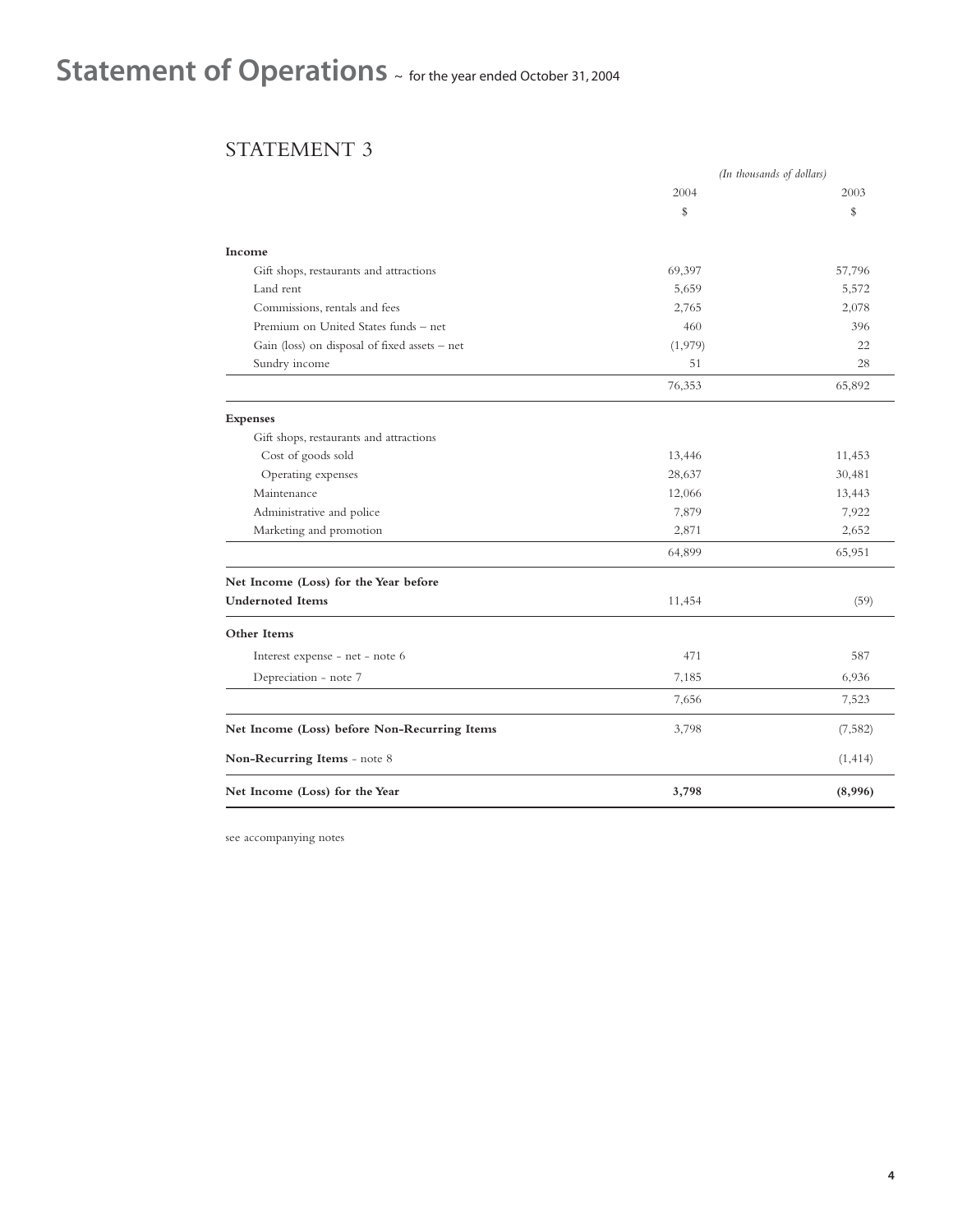# Statement of Cash Flows ~ for the year ended October 31, 2004

# STATEMENT 4

|                                                         |           | (In thousands of dollars) |
|---------------------------------------------------------|-----------|---------------------------|
|                                                         | 2004      | 2003                      |
|                                                         | \$        | \$                        |
| <b>Operating Activities</b>                             |           |                           |
| Net income (loss) for the year                          | 3,798     | (8,996)                   |
| Charges against income not requiring an outlay of funds |           |                           |
| - change in post employment benefits                    | 45        | 151                       |
| - depreciation                                          | 7,185     | 7,150                     |
| - loss on disposal of fixed assets - net                | 1,979     | 655                       |
|                                                         | 13,007    | (1,040)                   |
| Net change in non-cash working capital balances related |           |                           |
| to operations - note 11                                 | 1,026     | (714)                     |
| Funds provided (used) by operating activities           | 14,033    | (1,754)                   |
| <b>Investing Activities</b>                             |           |                           |
| Fixed asset acquisitions                                | (3,850)   | (5,055)                   |
| Proceeds on sale of fixed assets                        | 22        | 31                        |
| Funds used by investing activities                      | (3,828)   | (5,024)                   |
| <b>Financing Activities</b>                             |           |                           |
| Increase (decrease) in bank loan                        | (13,000)  | 7,000                     |
| Increase in long-term financing                         | 46        | 104                       |
| Funds provided (used) by financing activities           | (12, 954) | 7,104                     |
| Increase (Decrease) in Cash Position                    | (2,749)   | 326                       |
| Cash Position, Beginning of Year                        | 1,589     | 1,263                     |
| Cash Position (Deficiency), End of Year                 | (1, 160)  | 1,589                     |
|                                                         |           |                           |
| Cash Position (Deficiency)                              |           |                           |
| Cash                                                    | 890       | 1,589                     |
| Bank overdraft                                          | (2,050)   |                           |
|                                                         | (1, 160)  | 1,589                     |

see accompanying notes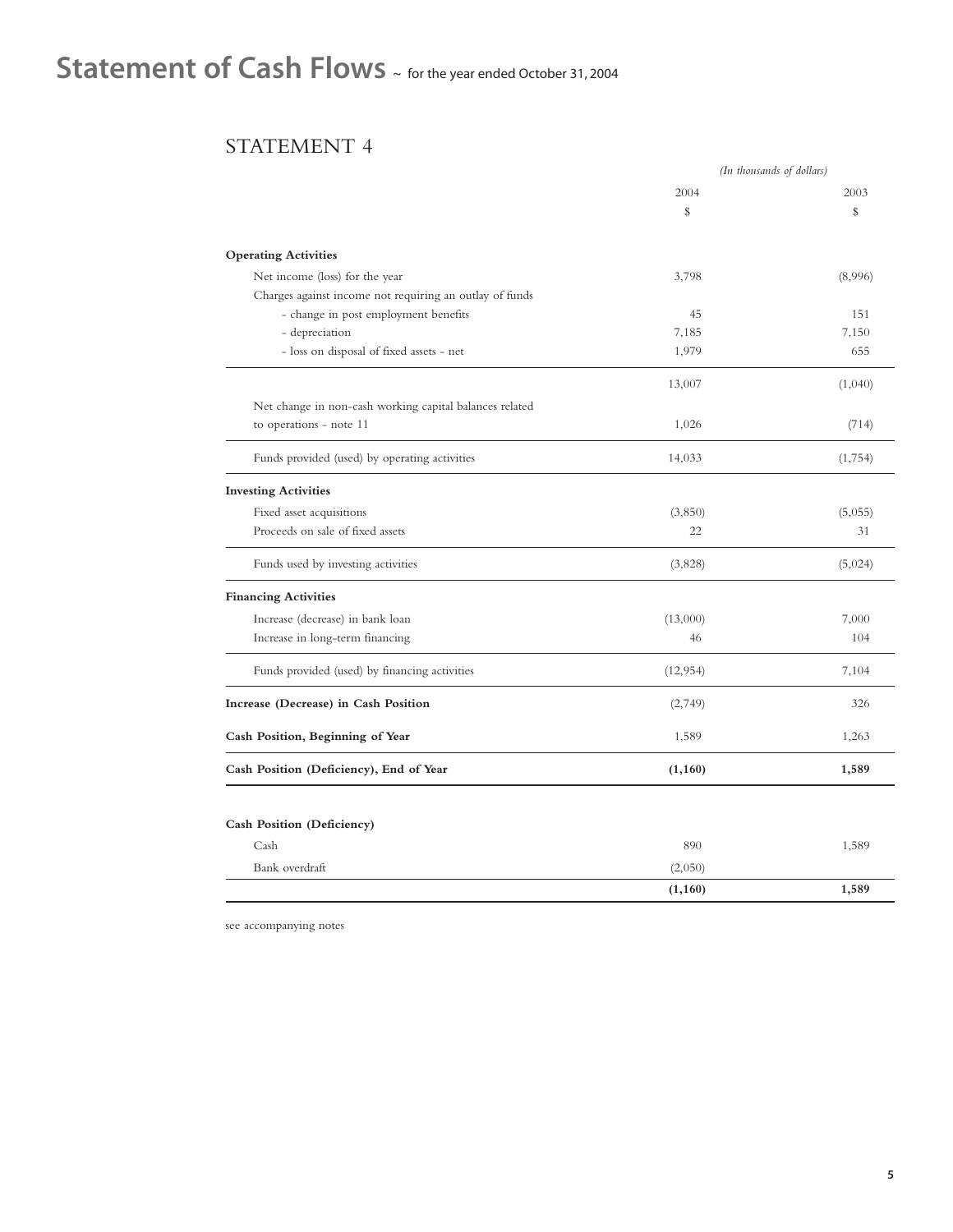### **1. Significant Accounting Policies**

#### Basis of accounting

The financial statements of The Niagara Parks Commission (the "Commission") are the representations of management prepared in accordance with Canadian generally accepted accounting principles, consistently applied. Because a precise determination of many assets and liabilities is dependent upon future events, the preparation of periodic financial statements necessarily involves the use of estimates and approximations.These have been made using careful judgement in the light of available information.The financial statements have, in management's opinion, been properly prepared within reasonable limits of materiality and within the framework of the accounting policies summarized below:

### Inventories

Inventories of saleable merchandise are valued at the lower of average cost and net realizable value.

## Fixed assets

All fixed assets are recorded at cost. Depreciation has been recorded using the straight-line method, with rates from 2.5 to 20 per cent for buildings, roadways and structures, 10 to 25 per cent for equipment and furnishings and from 8 to 40 per cent for vehicles.

|                           | 209,611 | 80,621                      | 128,990 | 134,326                   |
|---------------------------|---------|-----------------------------|---------|---------------------------|
| Capital works in progress | 779     | -                           | 779     | 1,294                     |
|                           | 208,832 | 80,621                      | 128,211 | 133,032                   |
| Vehicles                  | 7,999   | 7,240                       | 759     | 1,210                     |
| Equipment and furnishings | 27,201  | 18,976                      | 8,225   | 9,374                     |
| and structures            | 142,986 | 54,405                      | 88,581  | 91,802                    |
| Buildings, roadways       |         |                             |         |                           |
| Land improvements         | 17,091  |                             | 17,091  | 17,091                    |
| Land                      | 13,555  |                             | 13,555  | 13,555                    |
|                           | \$      | \$                          | \$      | \$                        |
|                           | Cost    | Accumulated<br>Depreciation | 2004    | 2003                      |
| <b>Fixed Assets</b>       |         |                             |         | (In thousands of dollars) |

#### **3. Bank Overdraft**

The bank overdraft facilities, which have a maximum borrowing capacity of \$ 15,000,000, provide for two types of loans. There is a variable rate option with a rate which varies with the Bank of Montreal's prime rate and there is a fixed rate operating loan facility available for terms of 30/60/90/180 or 364 days at rates which are set relative to Banker's Acceptance rates. As at October 31, 2004, all borrowings are under the variable rate arrangement.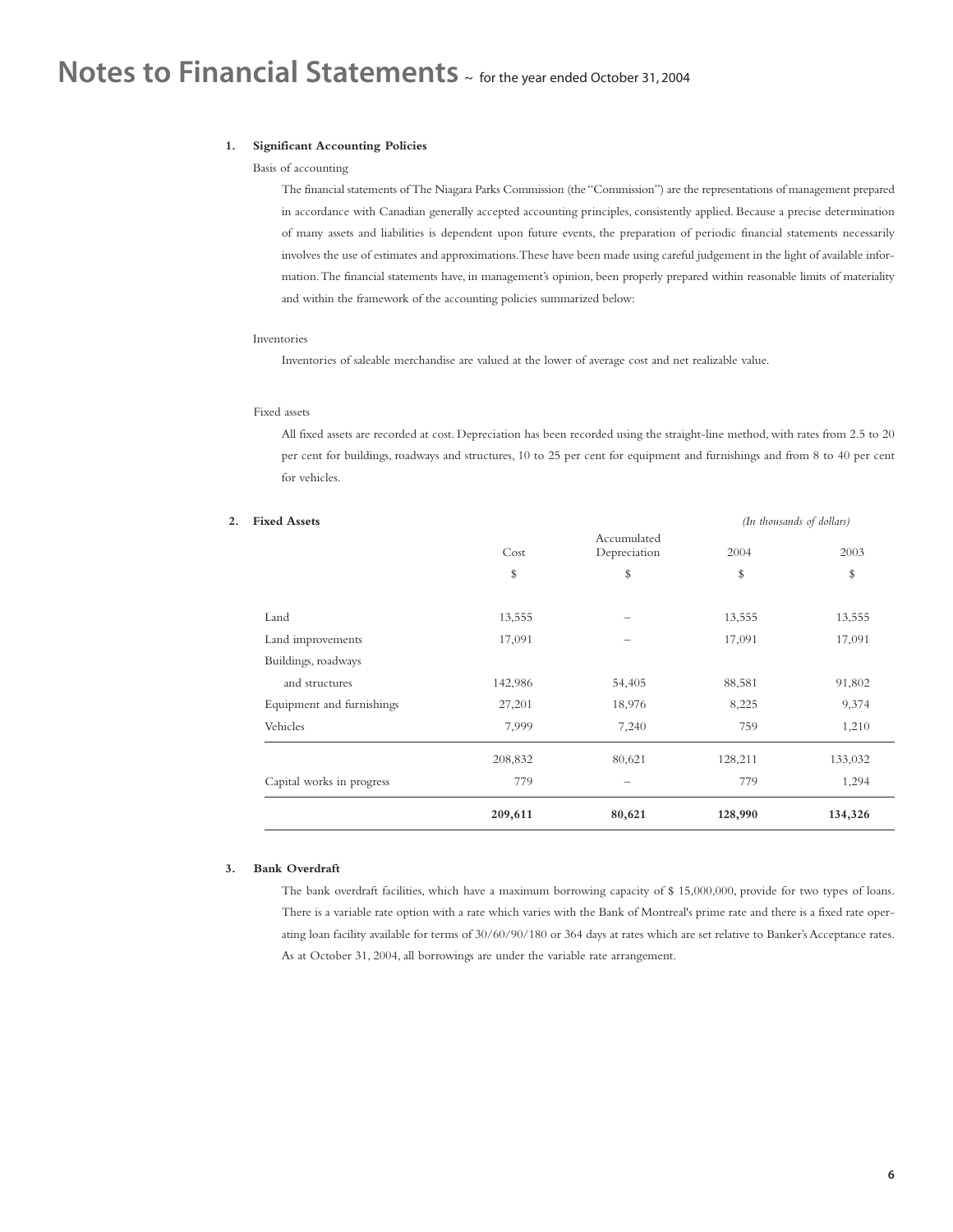# **Notes to Financial Statements** ~ for the year ended October 31, 2004

| Long-Term Financing                                                            | (In thousands of dollars) |      |
|--------------------------------------------------------------------------------|---------------------------|------|
|                                                                                | 2004                      | 2003 |
|                                                                                | \$                        | S    |
| The Commission has an obligation under capital lease, bearing interest of nil, |                           |      |
| requiring monthly payments of \$5,279 to August, 2005, secured by              |                           |      |
| equipment with a net book value of \$95,188                                    | 44                        | 104  |
| The Commission has an obligation under capital lease, bearing interest of nil, |                           |      |
| requiring monthly payments of $$2,779$ to March, 2006, secured by              |                           |      |
| equipment with a net book value of \$83,911                                    | 76                        |      |
| The Commission has an obligation under capital lease, bearing interest of nil, |                           |      |
| requiring monthly payments of \$875 to March, 2006, secured by equipment       |                           |      |
| with a net book value of \$29,579                                              | 30                        |      |
|                                                                                | 150                       | 104  |
| Less portion due within one year                                               | 86                        | 59   |
|                                                                                | 64                        | 45   |

The principal payments of the obligation under capital lease is due as follows:

|      | (In thousands of dollars) |
|------|---------------------------|
|      | \$                        |
| 2005 | 86                        |
| 2006 | 41                        |
| 2007 | 23                        |

#### **5. Post-Employment Benefits**

The Commission provides a defined employee future benefit, payable on termination to certain full-time employees with a minimum of five years of service.The benefit is calculated on the basis of one week's remuneration, at the time of termination, for every year of full-time service provided to the Commission to a maximum of 26 weeks.The accrued benefit liability as at October 31, 2004 is \$ 2,955,587 (2003 - \$ 2,930,715).

As a result of an actuarial valuation conducted in 2004 for the year ending October 31, 2004, it was determined that an actuarial loss of \$ 65,577 existed.The actual obligation as at October 31, 2004 is \$ 3,021,164 (2003 - \$ 2,930,715). Since the actuarial loss is less than 10% of the actual obligation, no minimum amortization has been recorded for the year.

In addition, certain employees of the Commission are provided with life insurance upon retirement of one times salary provided the employee retires with an unreduced pension OPSEU or PSPP pension which expires on the members 65th birthday.The accrued benefit liability is \$ 20,956 (2003 - NIL)

As a result of an actuarial valuation conducted in 2004 for the year ending October 31, 2004, it was determined that an actuarial loss of \$ 165,883 existed.The actual obligation as at October 31, 2004 is \$ 174,991 (2003 - NIL).The actuarial loss is being amortized over the expected average remaining service lives of the employee group which has been actuarially determined to be 14 years.The unamortized loss as at October 31, 2004 is \$ 154,035. See note 13 for other post-employment benefits.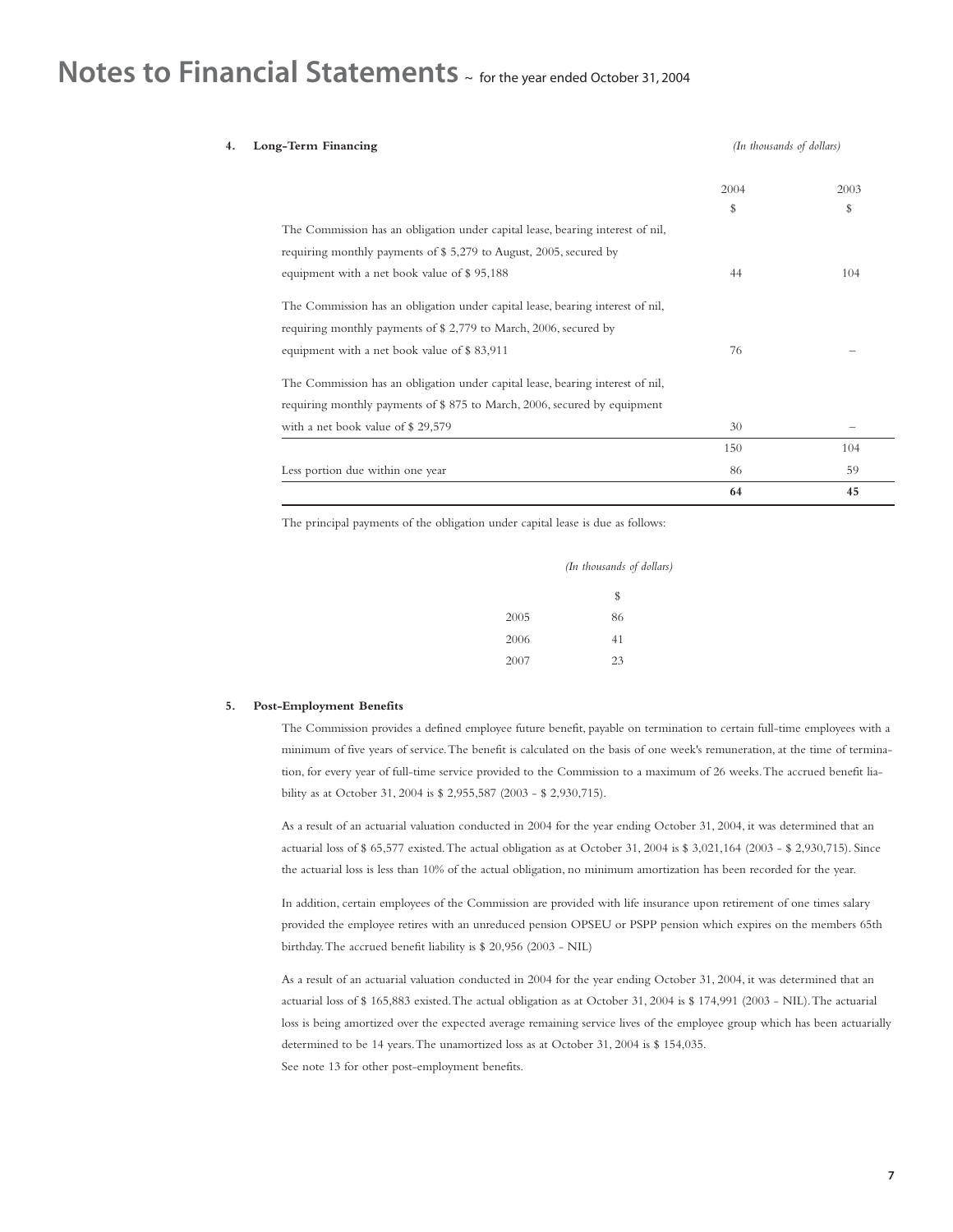# **Notes to Financial Statements** ~ for the year ended October 31, 2004

## **5. Post-Employment Benefits cont'd.**

| Defined Benefit Plan Information                   | (In thousands of dollars) |       |
|----------------------------------------------------|---------------------------|-------|
|                                                    | 2004                      | 2003  |
|                                                    | \$                        | \$    |
| Employee benefit plan assets                       | $\overline{\phantom{0}}$  | —     |
| Employee benefit plan liabilities                  | 2,976                     | 2,931 |
| Employee benefit plan deficit                      | 2,976                     | 2,931 |
| Benefit obligation recognized on the balance sheet |                           |       |
| Benefit obligation, beginning of year              | 2,931                     | 2,780 |
| Expense for the year                               | 388                       | 352   |
| Benefits paid during the year                      | (343)                     | (201) |
| Benefit obligation, end of year                    | 2,976                     | 2,931 |

The main actuarial assumptions applied in the valuation of the defined benefit plan are as follows:

**Interest (Discount) Rate** - The accrued obligation and the expense for the year were determined using a discount rate of 6%. **Salary Levels** - Future salary and wage levels were assumed to increase at 4% per annum.

| <b>Interest Expense</b> |      | (In thousands of dollars) |
|-------------------------|------|---------------------------|
|                         | 2004 | 2003                      |
|                         | \$   | \$                        |
| Interest income         | (56) | (46)                      |
| Loan interest expense   | 527  | 633                       |
|                         | 471  | 587                       |

## **7. Depreciation** *(In thousands of dollars)*

| \$<br>3,857<br>3,079 |
|----------------------|
|                      |
|                      |
|                      |
| 2003                 |
|                      |

### **8. Non-Recurring Items**

The Commission undertook a significant organizational restructuring that resulted in the elimination of several positions in 2003. Termination and salary continuance costs related to this matter amounted to \$ 550,000.

A comprehensive study for the future direction of the Commission was completed during 2003 rendering certain capital works in progress redundant. The write-off of these capital works in progress and other assets which were obsolete but not fully depreciated amounted to \$ 730,000.

The resolution of a disputed water usage and billing matter was finalized during 2003 at a cost of \$ 134,000.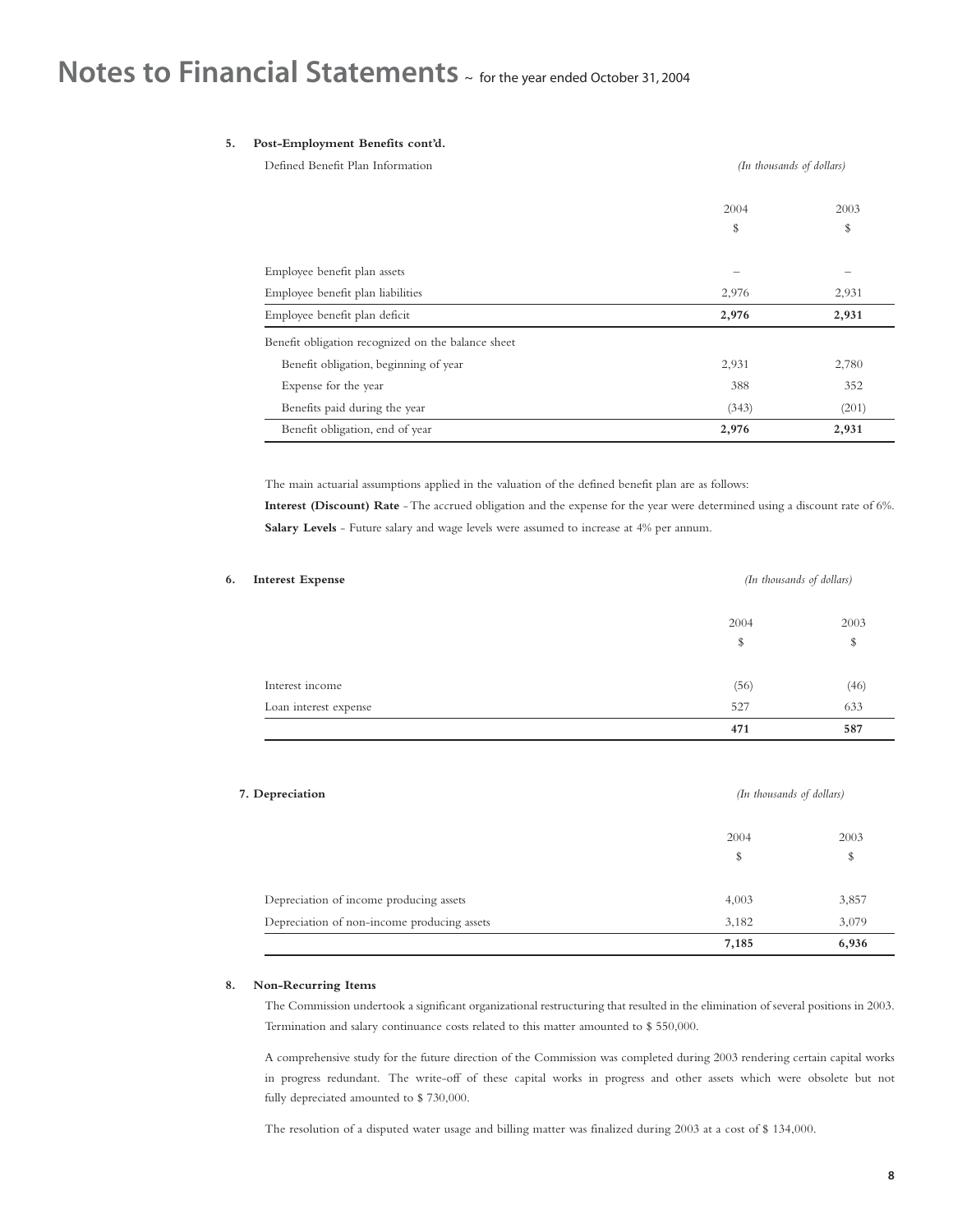# **Notes to Financial Statements** ~ for the year ended October 31, 2004

## **9. Commitments**

The Commission is committed to spending approximately \$ 1,930,000 on capital projects in the next year.

### **10. Contingencies**

The Commission is in litigation pertaining to certain claims for which the likelihood of loss is not determinable and the amount not reasonably estimable. Accordingly, no provision for these claims is reflected in the financial statements.

The Commission has an authorized letter of credit in the amount of US \$ 161,712.

#### **11. Statement of Cash Flows**

Changes in working capital components include:

|                                      | (In thousands of dollars) |            |
|--------------------------------------|---------------------------|------------|
|                                      | 2004<br>\$                | 2003<br>\$ |
|                                      |                           |            |
| Accounts receivable                  | 605                       | 604        |
| Inventories                          | 1,004                     | (723)      |
| Prepaid expenses                     | (265)                     | (48)       |
| Accounts payable and accrued payroll | (318)                     | (547)      |
|                                      | 1,026                     | (714)      |

Acquisition of fixed assets

During the year, fixed assets were acquired at an aggregate cost of \$ 3,848,929 of which \$ 124,535 was acquired by means of capital leases. Cash payments of \$ 3,724,394 were made to purchase fixed assets.

| Interest          |      | (In thousands of dollars) |  |
|-------------------|------|---------------------------|--|
|                   | 2004 | 2003                      |  |
|                   | \$   | \$                        |  |
|                   |      |                           |  |
| Interest received | 61   | 46                        |  |
| Interest paid     | 511  | 633                       |  |

### **12. Operating Leases**

The Commission leases vehicles, equipment and premises under operating leases expiring in various years through 2008. The total obligation under operating leases amounts to approximately \$ 1,093,313.

Future payments for each of the next four years are as follows:

|      | (In thousands of dollars) |  |  |
|------|---------------------------|--|--|
|      | \$                        |  |  |
| 2005 | 690                       |  |  |
| 2006 | 170                       |  |  |
| 2007 | 156                       |  |  |
| 2008 | 77                        |  |  |
|      |                           |  |  |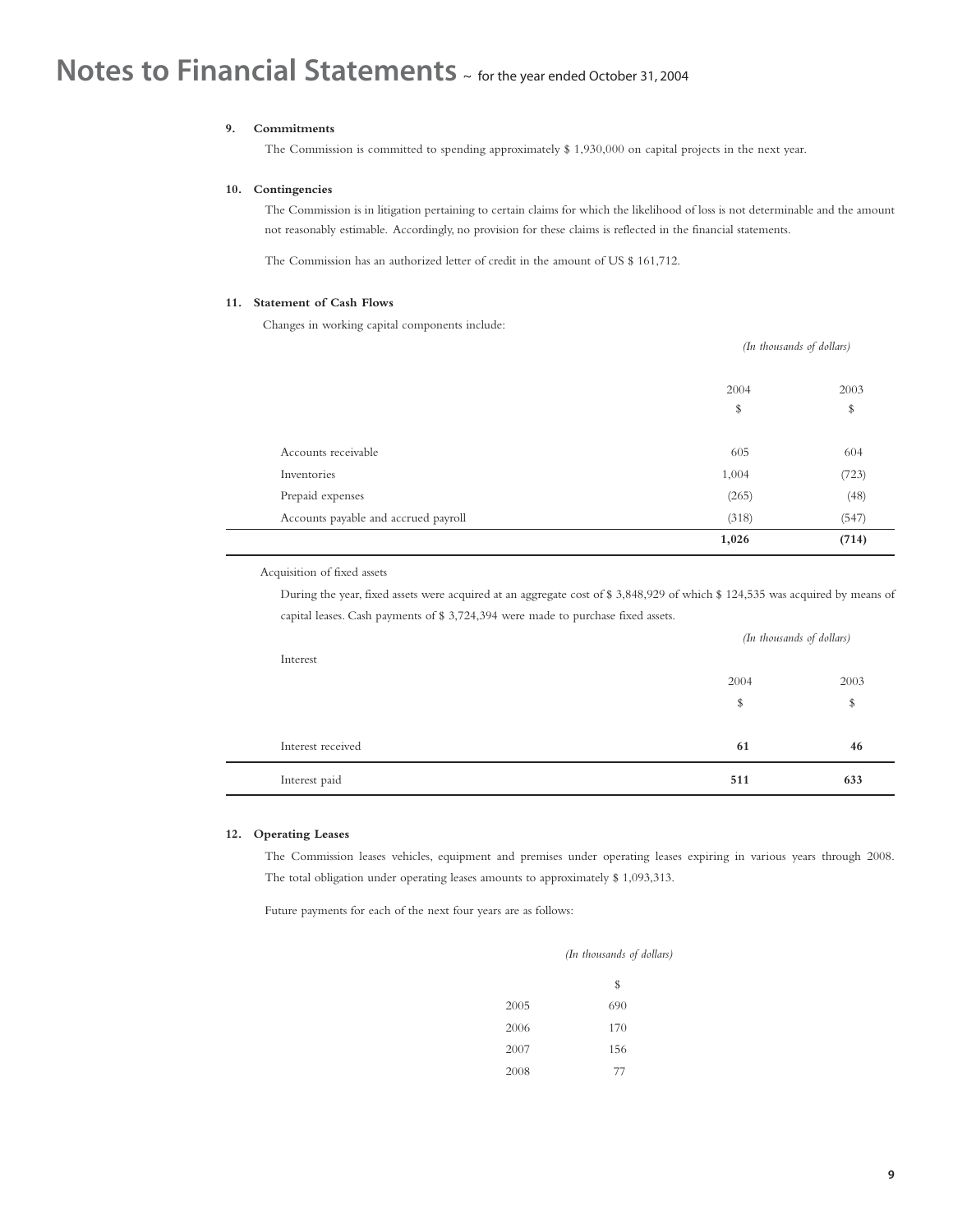#### **13. Other Post-Employment Benefits**

The Commission provides pension benefits for all its permanent employees (and to nonpermanent employees who elect to participate) through the Public Service Pension Fund (PSPF) and the Ontario Public Service Employees' Union Pension Fund (OPSEU Pension Fund).These are multi-employer plans established by the Province of Ontario.These plans are accounted for as defined contribution plans, as the Commission has insufficient information to apply defined benefit plan accounting to these pension plans.

The Commission's obligations related to the PSPF and OPSEU Pension Fund was \$ 1,368,059 (2003 - \$ 1,505,751) and is included in the administrative and general expenses in the Statement of Operations.

The cost of post-employment, non-pension benefits are paid by the Management Board Secretariat and are not included in the Statement of Operations.

See note 5 for details on the Commission's post employment benefits.

#### **14. Financial Instruments and Risk Management**

### Fair Value

The Commission's financial instruments include cash, accounts receivable, bank borrowings, accounts payable and accrued payroll.The carrying value of these instruments approximates their fair value due to their immediate or short-term liquidity.

Fair value information with respect to long-term financing has been omitted because it it not practicable to determine fair value with sufficient reliability.

### Credit Risk

The Commission is exposed to a credit risk by its customers. However, because of the large number of customers, credit risk concentration is reduced to a minimum.

#### Currency Risk

The Commission realizes approximately 17.56% (2003 - 16.0%) of its sales in foreign currency. Consequently, some assets and revenues are exposed to foreign exchange fluctuations.

#### Cash Flow Risk

The Commission has a variable rate bank overdraft facilities bearing interest which varies with the prime interest rate. Accordingly, the Commission is exposed to cash flow risks relating to potential fluctuations in market interest rates.

#### **15. Related Party Transactions**

The Commission exercises significant influence over the Niagara Parks Foundation (the "Foundation") by virtue of its ability to appoint some of the Foundation's Board of Directors.The Foundation is incorporated under the Ontario Corporations Act and is a registered charity under the Income Tax Act. The purpose of the Foundation is to promote conservation, environmental, historical, performing arts, and musical initiatives within the lands of the Commission. Net resources of the Foundation amounted to \$ 54,541 (2003 - \$ 44,391). During the year, the Commission expended \$ 1,827 (2003 - \$ 6,631) on behalf of the Foundation. These amounts expended included computer software, professional fees, and telephone.

The net assets and results of operations of the Foundation are not included in the statements of the Commission. Separate financial statements of the Foundation are available upon request.

#### **16. Surplus Funds**

Pursuant to Section 16(2) of the Niagara Parks Act any surplus moneys shall, on the order of the Lieutenant Governor in Council, be paid to the Minister of Finance and shall form part of the Consolidated Revenue Fund.

### **17. Comparative Figures**

Certain comparative figures have been restated to conform with the current year's presentation.